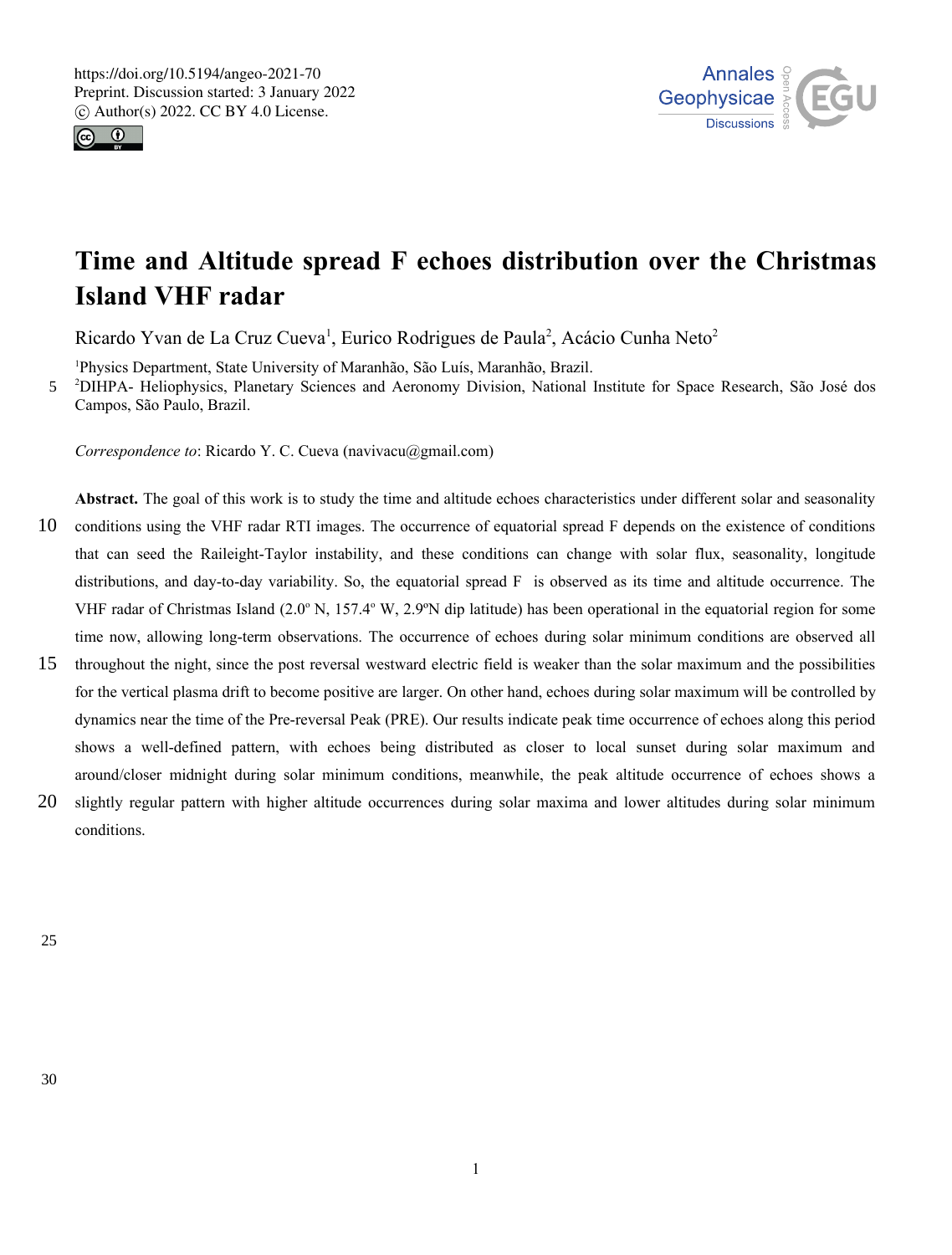



#### **1 Introduction** 35

The contemporaneous understanding of the formation of F-region plasma irregularities depends mainly on the Rayleigh-Taylor (RT) instability process, due to its appearance at the bottomside of the F-region, then becoming unstable to finally generate plasma bubbles. These recently formed plasma bubbles evolve in nonlinear process then extend into high altitudes into the F-region. The small-scale (centimeter to a few tens of meters) irregularities formed in this process are the

- responsibles for radar backscatter, which can be observed as structures in the RTI image of the radar. The pioneering ionospheric radar work of Woodman and LaHoz (1976) attributed the term "plumes" to describe radar echoes reaching the topside ionosphere. They observed an slope in the formation of the plumes, then explained using numerical simulation by Ossakow (1981) and Zalesak et al. (1982). 40
- 45

50

The RT instability (and ESF) is controlled by a number of parameters including the prereversal enhancement (PRE) of the zonal equatorial electric field, zonal and meridional neutral winds, longitudinal conductivity gradients, flux tube integrated conductivities, and, possibly, variations in initial (or seed) perturbations (Abdu, 2001; Fejer et al., 1999). It has been noted that ESF bubbles at pre-midnight and post-midnight hours could be driven by different mechanisms (Dao et al., 2011; Yizengaw et al., 2013). The mechanisms that should control the appearance or suppression of equatorial plasma irregularities are different for the pre- and post midnight periods, due to the ambient conditions that prevail along night. Yizengaw et al. (2009) shown that h'F presents a peak at post-midnight hours that indicate the existence of some

The effects of solar and geomagnetic activities on spread-F vary with latitude and longitude. Cueva et al. (2013) examined data from three equatorial stations along solar minimum and maximum conditions. Their results showed that there was an incread in the spread-F occurrence rate with solar flux. Although many researchers have discussed the characteristics of spread-F irregularities at equatorial and low latitudes, some issues are needed of better understanding in their spatial and temporal variability of spread-F and plasma bubbles. So, the analysis of large data were performed in this work covering 55

electrodynamic force that drives the F layer upward creating conditions for irregularities development.

high and low solar conditions with spread F echoes observations over the Central Pacific region using the VHF radar installed in Christmas Island. In this study we present results from data analysis of echoes distribution using the 50-MHz Christmas Island radar along 2003 and 2012 time period. The observations allowed us to determine how the echoes vary with local time and height throughout different seasons and solar flux conditions. 60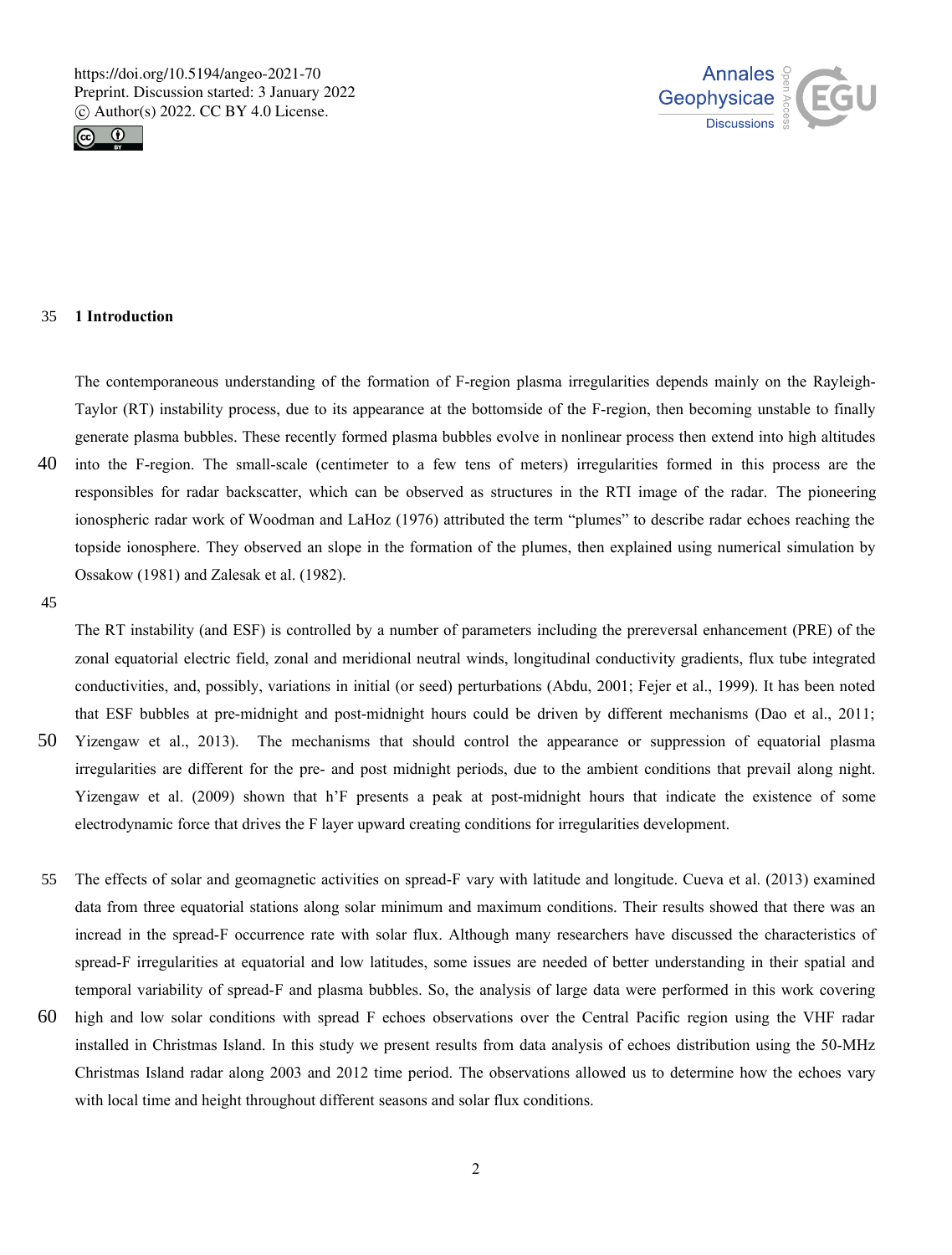



65

# **2 Measurements and Analysis**

### **2.1 Data Measurements**

- The Christmas Island VHF radar provides data of meter-scale F-region irregularities routinely, being initially operated by SRI International (2002-2007) and then operated by the US Air Force Research Laboratory (AFRL). The system uses a 100 m x 100 m coaxial collinear (COCO) antenna array. Two stationary beams are used for measurements. One beam is pointed North (azimuth  $0^{\circ}$  and elevation 84.5°) and the other one is pointed to the east (azimuth  $90^{\circ}$  and elevation 60.5°). We used measurements made by the North beam only, which is nearly vertical. More technical details of this radar can be found at Miller et al. (2009). Its geographic position is  $2.0^{\circ}$  N, 157.4 $^{\circ}$  W, 2.9 $^{\circ}$ N dip latitude, and its magnetic inclination (declination) 70 75
- varied from 4.69º (9.36<sup>º</sup>E) in 2003 to 4.61º (9.38ºE) in 2012.

It's worth mentioning that measurements available to this study cover different solar conditions when F10.7 varied from 200 SFU (high solar flux conditions) to 66 SFU (low solar flux conditions), as shown in Figure 1. Data measurements of spread F radar echoes to this study are between the period of January 2003 and December 2012. All our data are presented as altitude integration from 200 km to 1000 km height as function of signal to noise ratio (presented in Figure 2), and the horizontal dashed lines (at 20 LT and 00 LT) representing time threshold to assist observation of time-echoes distribution. Lack of data are also presented as black space in the figure, mainly for 2014 (Mach equinox and June solstice). 80

### **2.2 Data Analysis**

Our interest focus in the local occurrence of F-region echoes (5-meter-scale irregularities) as one of the most interesting and challenging phenomenon for space weather and climatological models. The physical mechanism responsible for this phenomenon are complex and not fully understood. So, we had organized our data attempting to present the difference in seasonal and solar flux conditions as a function of time and height of irregularities observed in the VHF-Radar. For this study, we limit our focus to quiet-time irregularities. 85

90

Is well known that geomagnetic activities directly cause perturbations in the zonal electric field affecting the growth and development of ionospheric irregularities. These influences can be related to the eastward PPEF ("prompt penetration electric field") which behaves increasing the amplitude scintillation in VHF or the westward ionospheric disturbance dynamo electric fields which act suppressing the occurrence of irregularities (Singer et al., 1994; Wang et al., 2008). In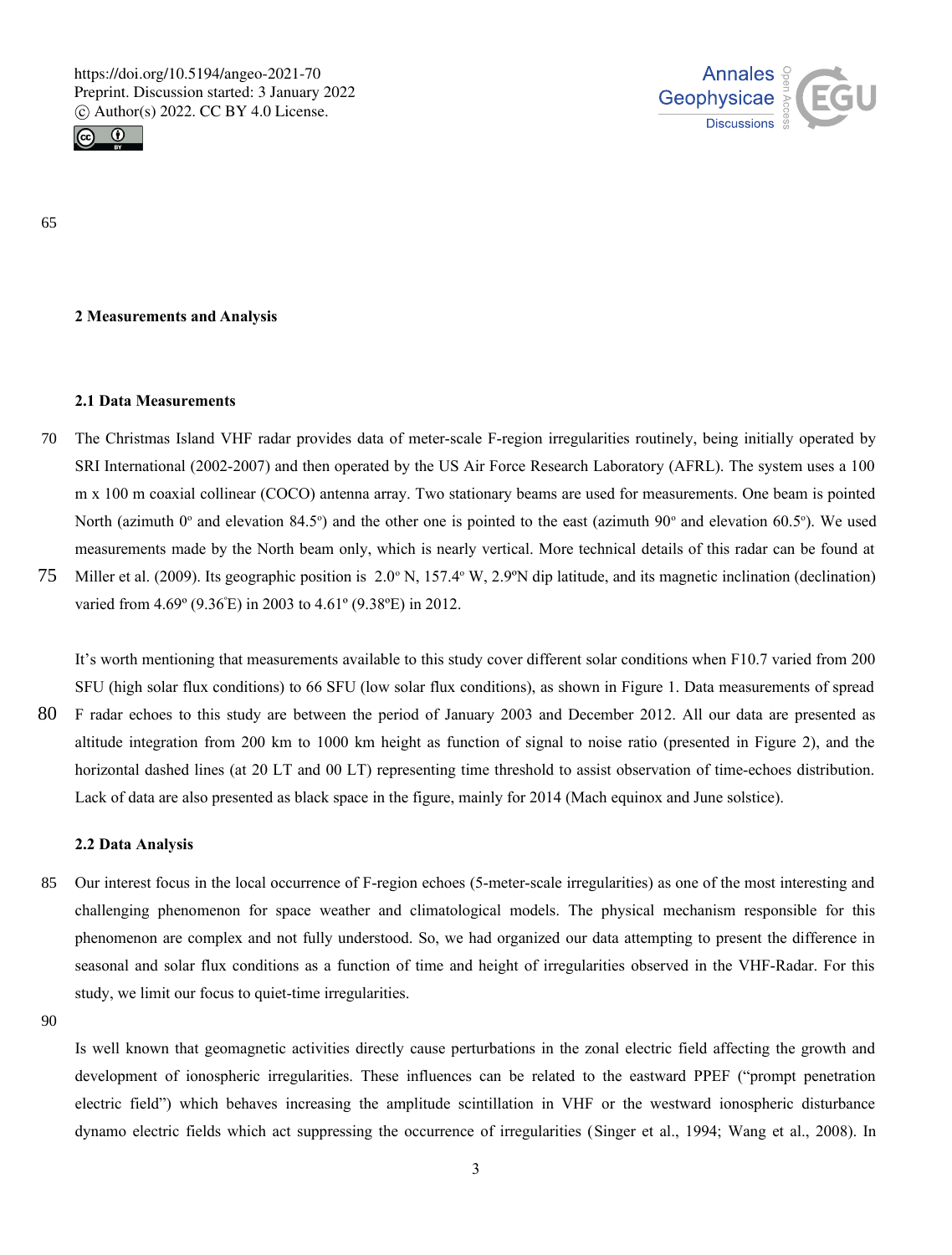



sequence, to classify the data with low geomagnetic conditions, we used the 3-hour Planetary K index (Kp). Each measurement was tagged with the value of Kp for the time, of the measurement, plus the previous 3 Kp values. We limited our study to quiet geomagnetic conditions, to be those when none of the three Kp indexes exceeded 3. 95

Then we sort the seasons for our measurements: Spring Equinox, Summer Solstice, Fall Equinox, and Winter Solstice using

91 days of data centered on each day 21 of March, June, September, and December, respectively. We used the quiet time radar echoes, for each season, to obtain the occurrence rate of echoes. We establish that a good representation of irregularity occurrence is given by echoes distribution above 0 dB divided by the total number of observations. Our criterion is a good commitment among being able to identify the occurrence of spread F echoes and to eliminate the effects of non-geophysical echoes. 100

105

The sample rate of the VHF radar is estimated for every 15-minute intervals starting at 18:00 LT, right before sunset until 05:00 LT near sunrise. To construct maps of irregularity occurrence rate in function of height and local time we had computed for every 15-km height intervals starting at 200 km up to 1000 km altitude.

#### **3 Results and Discussions** 110

During solar maximum the spread F events occur near the time when upward drift is large which is promptly after local sunset (Fejer et al., 1999), while during solar minimum when the upward drift is usually short, the spread F exists throughout the whole night, and upward and downward ionospheric conditions may play a role in the morphology of irregularities.

Stoneback et al. (2011) showed the role of vertical drift during the extended solar minimum and how it vary from sunset until postmidnight period. These previous work observations increase the need of further study of climatology of echoes evolution in time and altitude. 115

In the way of understanding this climatology of spread F evolution along seasonality and solar activity we analyzed radar echoes occurrence as function of time and altitude along solar maximum and extended solar minimum period, since the evening vertical drifts and layers heights increase noticeably with solar activity, and along nighttime. 120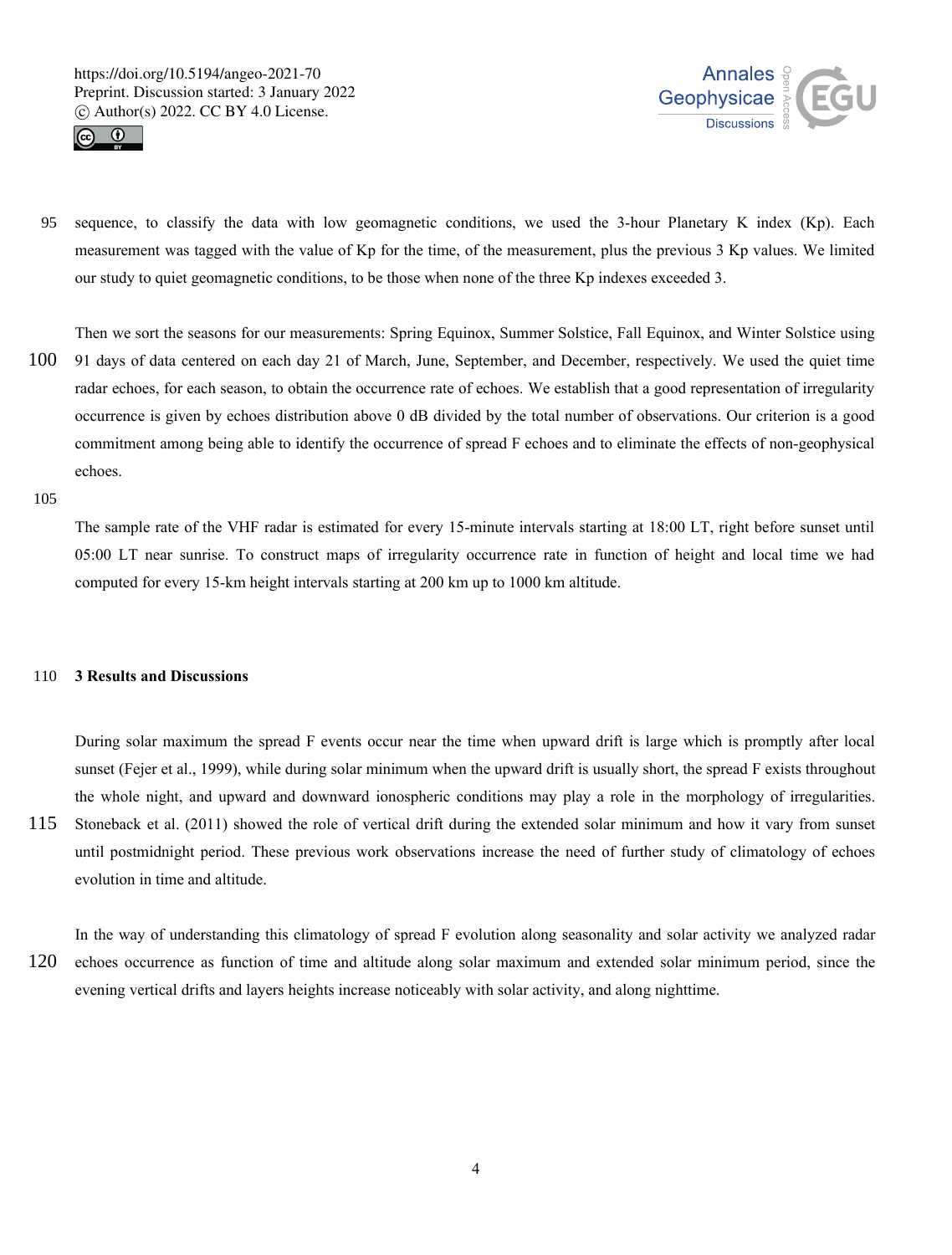

130



### **3.1 On the height variability of echo occurrence rates**

Peak altitude profiles of the occurrence rate of F-region echoes are shown in Figure 3, top panels. They were organized by seasons (March equinox, June Solstice, September equinox and December solstice, from left to right respectively) along the period of 2003 to 2012. Horizontal dashed lines were placed at 250 and 350 km height to assist observation. 125

Comparing the peak of altitude echoes along season, we can observe higher occurrence rates of all years over June solstice and September equinox than March equinox and December solstice seasons. This observation match with previous observation by Cueva et al. (2013), that shown the peak occurrence of equatorial spread F for this region being around July-

August months. The higher occurrence of echoes in altitude is compared with the density profiles provided by Digisondes.

When observing all years data we conclude that the peak echoes altitude was higher in altitude in June equinox than September solstice, even when its occurrence was the opposite. For the year 2003 and 2012 (high solar flux period) we can mention that peak altitude distribution is the highest, nevertheless present minor percentage of occurrence than solar

- minimum years (2006 to 2008). The minimum occurrence of peak altitude occurs in March solstice, which is the period of scarce spread F echoes over Christmas Island region. 135
- The altitude distribution of echoes above 350 km also presents same behavior as below this threshold. During solar maximum period radar echoes have less occurrence than solar minimum echoes. During September equinox higher plumes are frequently observed than in other periods, which agrees with results presented by Cueva et al.(2013). 140

#### **3.2 On the time variability of echo occurrence rates**

- Time variation in the occurrence rates of F-region echoes for the period in study is shown in Figure 3, lower panels, also separated by seasons (March equinox, June Solstice, September equinox and December solstice, from left to right respectively). The vertical dashed lines represent local sunset and local midnight. As we can observe the percentage of occurrence of echoes presents a solar flux dependence. During solar maximum radar echoes are confined to a few hours after sunset, on the other hand during solar minimum echoes are more broaden out in time and can arise late in the evening after 145
- sunset and more closely to midnight hours. As we get closer to solar minimum period the amplitude of echoes occurrence increases due to high probability to occur echoes along all night. This can be observed during years 2006 to 2008 with more amplitude than echoes observed during solar maximum, similar finding was mentioned by Niranjan et al. (2003) when analyzed spread F data from 1997-2000 period, also by Burke et al. (2004) and Dao et al. (2011) using satellite data from different geographical locations. 150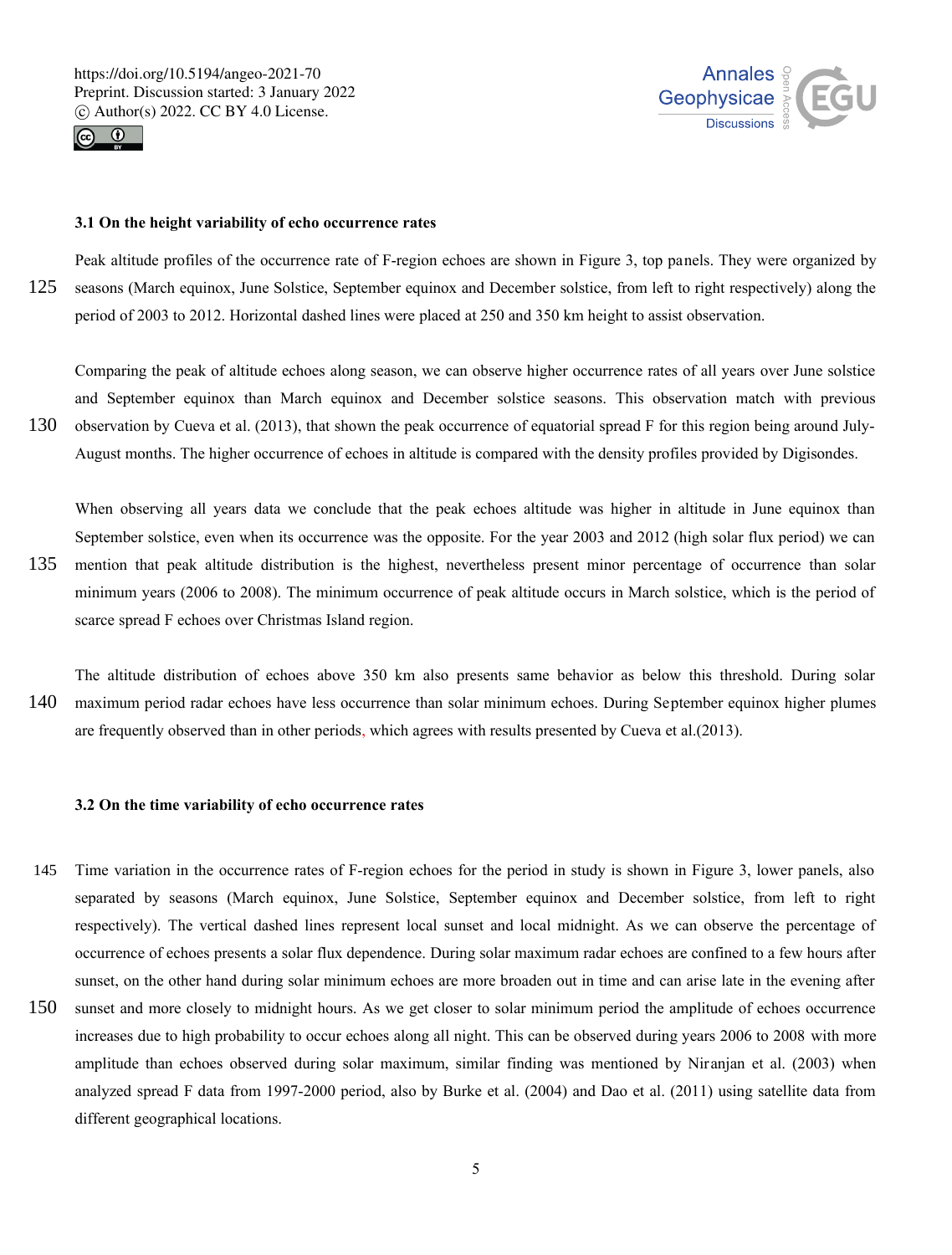



### 155

Seasonal dependence of echoes along solar cycle is also observed. September solstice has more conditions to develop irregularities over the region as explained before, as well higher echoes occurrence either for solar minimum and maximum periods. For March equinox and December solstice we have less probability of echoes occurrence as can be seen in the Figure 3, moreover amplitude of echoes occurrence is always lower in solar maximum than in solar minimum.

160

# **4 Conclusions**

The variability over seasonality observed in the amplitude of peak echoes occurrence, either for altitude or time, is suitable for the seasonal spread F occurrence over the Pacific region. Post-midnight events were observed along the solar cycle, decreasing from solar minimum to solar maximum. For the extended solar minimum period, during June solstice and December solstice months, we observed post-midnight echoes similar as previously reported by Otsuka et al. (2012) during 165

These findings are summarized in Figure 4, on top panel is the time peak variation along the period studied separated by seasonality. We can clearly observe the time dependence of echoes with solar cycle, being close to PRE hours in high solar activity and around midnight hours in solar minimum conditions. December solstice during high solar conditions is not following this trend, and further study must be necessary in this point. 170

2005 to 2009 period. September equinox also presents post-midnight events for solar minimum period.

Bottom panel on Figure 4 shows altitude peak variation along solar cycle, also separated by seasonality. Altitude parameter seems to follow a very good trend, being higher altitudes for solar maximum conditions and lower altitudes for solar minimum conditions. Again December solstice doesn't match very well with this trend. The altitude parameter is an important parameter due to the key process in the generation mechanism for ionospheric irregularities. 175

So, for this longitudinal sector we can conclude that during solar maximum conditions we can expect echoes occurring short time after local sunset, and the altitude peak of occurrence around the range of 330 km to 390 km. During solar minimum conditions we can expect echoes around local midnight and around 300 km altitude mainly. 180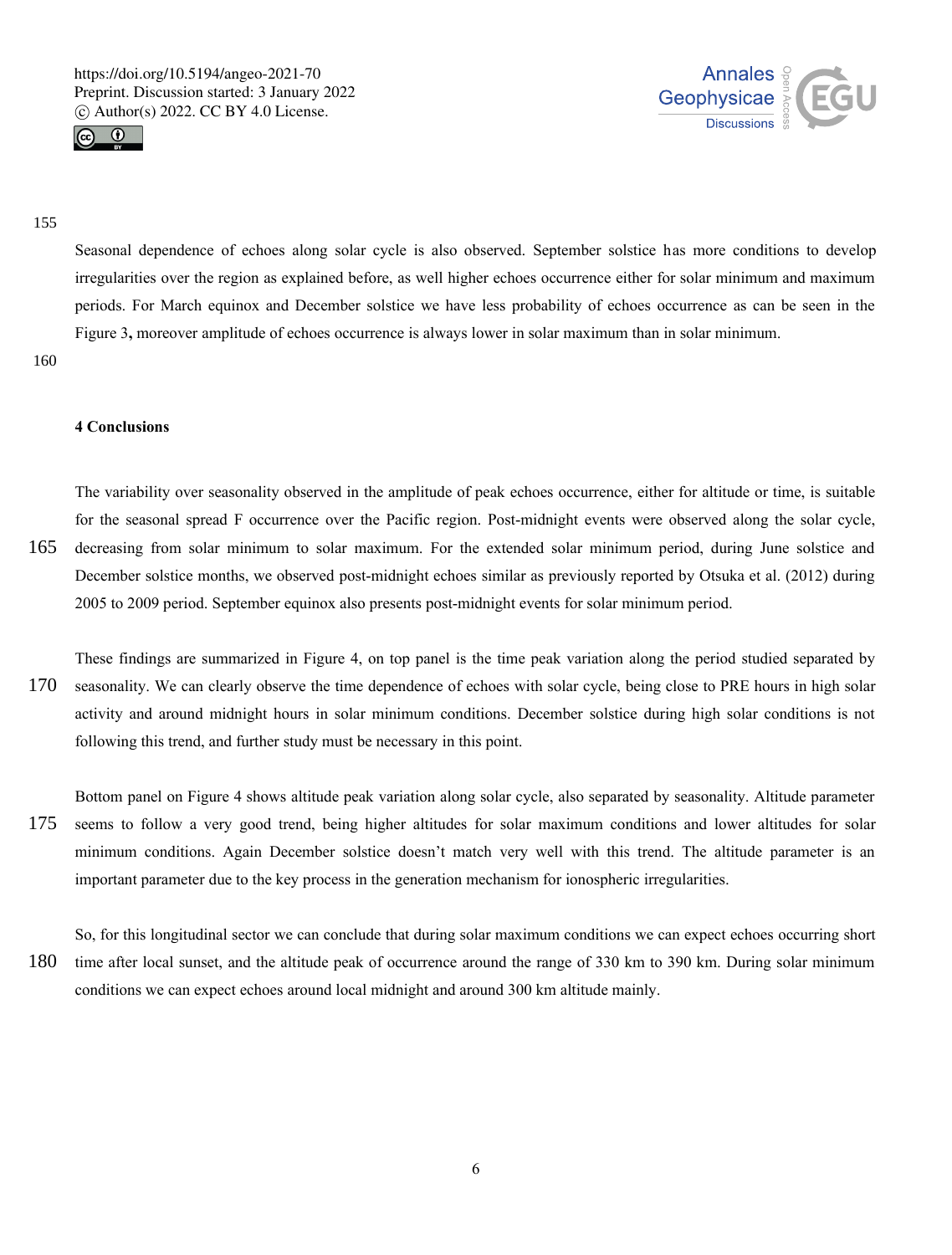



# **5 Data availability**

All raw data belong to AFRL Geospace Environment Applications and Impacts Program at Kirtland AFB. Data requirements will be made directly to AFRL directorate. 185

## **6 Author contributions**

Ricardo Y.C. Cueva came up with the idea, prepared all data analysis, then prepared the article draft and final version. E.R. de Paula participated advicing and revieweing the manuscript. Acácio C. Neto gave support with data analysis and equipments. 190

#### **7 Competing interest** 195

The authors declare that they have no conflict of interest.

### **8 Acknowledgement**

The authors are very grateful to R.T. Tsunoda and K.M. Groves for providing the VHF radar data from Christmas Island equatorial station, also scknowledgements for the AFRL Geospace Enviroment Applications and Impacts Program at Kirtland AFB. The author E. R. de Paula thank the support from CNPq 202531/2019-0 as well as the INCT GNSS-NavAer grants 2014/465648/2014-2 CNPq and 2017/50115-0 FAPESP. 200

205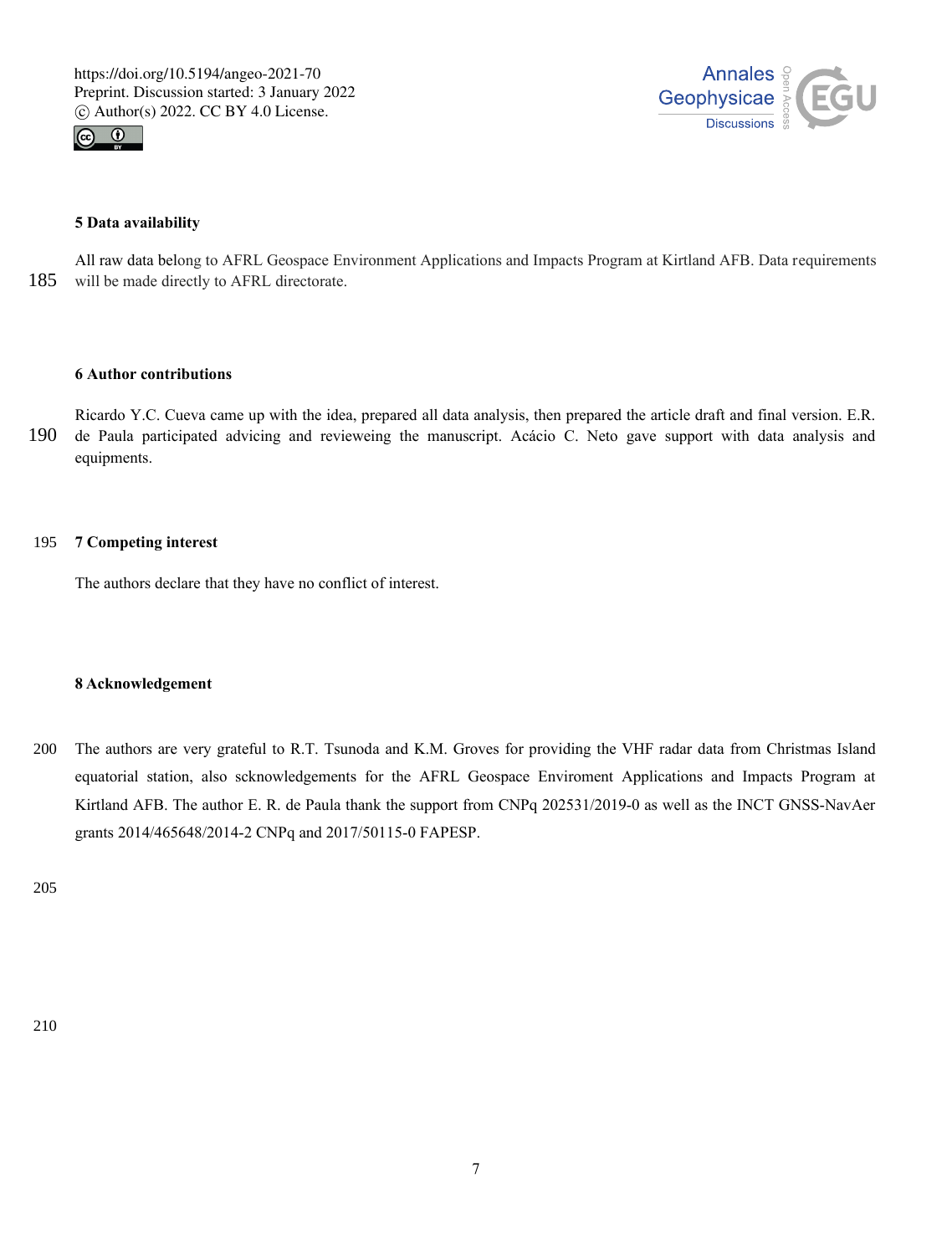



#### **9 References** 215

Abdu, M.A: Outstanding problems in the equatorial ionosphere–thermosphere electrodynamics relevant to spread-F, Journal of Atmospheric and Solar Terrestrial Physics 63, 869–884, 2001.

Burke W.J., L.C. Gentile, C.Y. Huang, C.E. Valladares and S.Y. Su: Longitudinal variability of equatorial plasma bubbles observed by DMSP and ROCSAT-1, Journal of Geophysical Research, 109, A12301, doi:10.1029/2004JA010583, 2004. 220

Cueva R.Y.C., de Paula E.R., and Kherani A.E.: Statistical analysis of radar observed F region irregularities from three longitudinal sectors, Ann. Geophys., 31, 2137-2146, 2013.

225

Dao E., M.C. Kelley, P. Roddy, J. Retterer, J.O. Ballenthin, O. de La Beaujardiere, and Y.-J. Su: Longitudinal and Seasonal dependence of nighttime equatorial plasma density irregularities during solar minimum detected on the C/NOFS satellite, Geophysical Research Letter, 38, L10104, doi: 10.1029/2011GL047046, 2011.

Fejer B.G., Scherliess L, and de Paula E.R.: Effect of the vertical plasma drift velocity on the generation and evolution of equatorial spread F, J. Geophys. Res., 104, 19859-19869, 1999. 230

Miller E.S., J.J. Makela, and M.C. Kelley: Seeding of equatorial plasma depletions by polarization electric fields from middle latitudes: Experimental evidence, Geophys. Res. Lett., 36, L18105, 2009.

235

Niranjan K., P. S. Brahmanandam, P. Ramakrishna Rao, G. Uma, D. S. V. V. D. Prasad, and P. V. S. Rama Rao: Post midnight spread-F occurrence over Waltair (17.7◦ N, 83.3◦ E) during low and ascending phases of solar activity, Annales Geophysicae, 21: 745–750, 2003.

Ossakow, S. L.: Spread-F theories, J. Atmos. Terr. Phys., 43, 437–452, 1981. 240

Otsuka, Y., K. Shiokawa, M. Nishioka, and Effendy: VHF radar observations of post-midnight F-region field-aligned irregularities over Indonesia during solar minimum, Indian J. Radio Space Phys. Vol 41, pp 199-207, 2012.

Stoneback R.A., R.A. Heelis, A.G. Burrell, W.R. Coley, B.G. Fejer and E. Pacheco: Observations of quiet time vertical ionos drift in the equatorial ionosphere during the solar minimum period of 2009, Journal of Geophysical Research, 116, A12327, doi:10.1029/2011JA016712, 2011. 245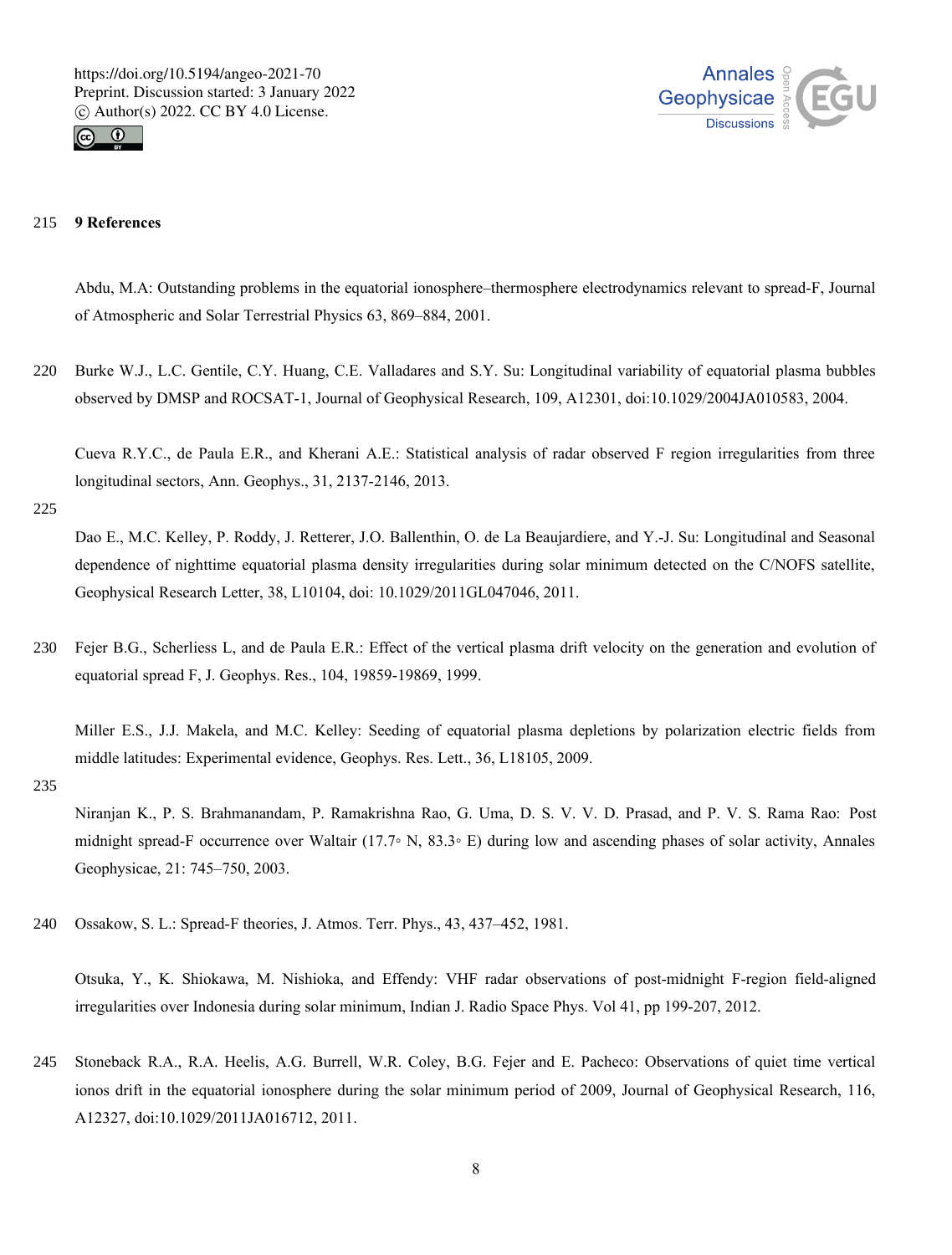



Singer, W., Bremer J., P. Hoffmann, A. H. Manson, C.E. Meek, R. Schminder, D. Kürschner, Yu. I Portnyagin, N.A. Makarov, H.G. Muller, E.S. Kazimirovsky, and R.R. Clark: Geomagnetic influences upon tides winds from MLT radars, J. Atmos. Sol. Terr. Phys., 56, 1301 – 1311, doi:10.1016/0021-9169(94)90068-X, 1994. 250

Tsunoda, R. T.: On the generation and growth of equatorial backscatter plumes: 2. Structuring of the west walls of upwellings, J. Geophys. Res., 88, 4869–4874, 1983.

#### 255

Wang, W., J. Lei, A. G. Burns, M. Wiltberger, A. D. Richmond, S. C. Solomon, T. L. Killeen, E. R. Talaat, and D. N. Anderson: Ionospheric electric field variations during a geomagnetic storm simulated by a coupled magnetosphere ionosphere thermosphere (CMIT) model, Geophys. Res. Lett., 35, L18105, doi:10.1029/2008GL035155, 2008.

Woodman, R. F. and La Hoz, C.: Radar observations of F region equatorial irregularities. J. Geophys. Res., 81, 5447–5466, 1976. 260

Yizengaw E., J. Retterer, E.E. Pacheco, P. Roddy, K. Groves, R. Caton, and P. Baki: Postmidnight bubbles and scintillation in the quiet-time June solstice, Geophysical Research Letter, 40, 1-6, doi: 10.1002/2013GL058307, 2013.

265

Yizengaw E., Maldwin, M.B.; Sahai Y.: and de Jesus R. Strong postmidnight equatorial ionospheric observations during magnetically quiet period, Journal of Geophysical Research, vol. 114, A12308, 2009.

Zalesak, S. T., Ossakow, S. L., and Chaturvedi, P. K.: Nonlinear equatorial spread F – the effect of neutral winds and background Pedersen conductivity. J. Geophys. Res., 87, 151–166, 1982. 270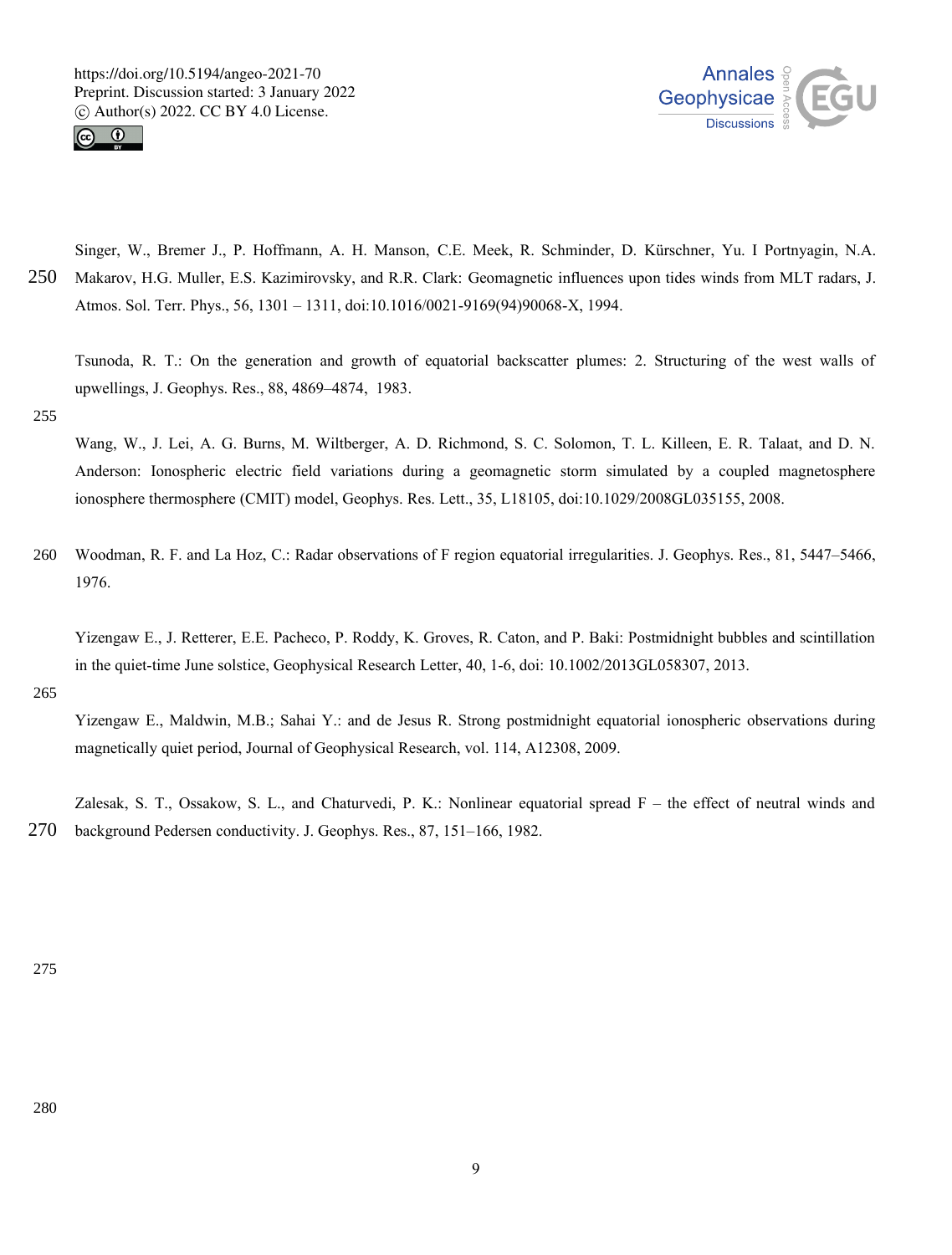



285



**Figure 1: Solar flux index F10.7cm covering period used in this study, which covers solar conditions where F10.7 varied from 200 SFU to 66 SFU.**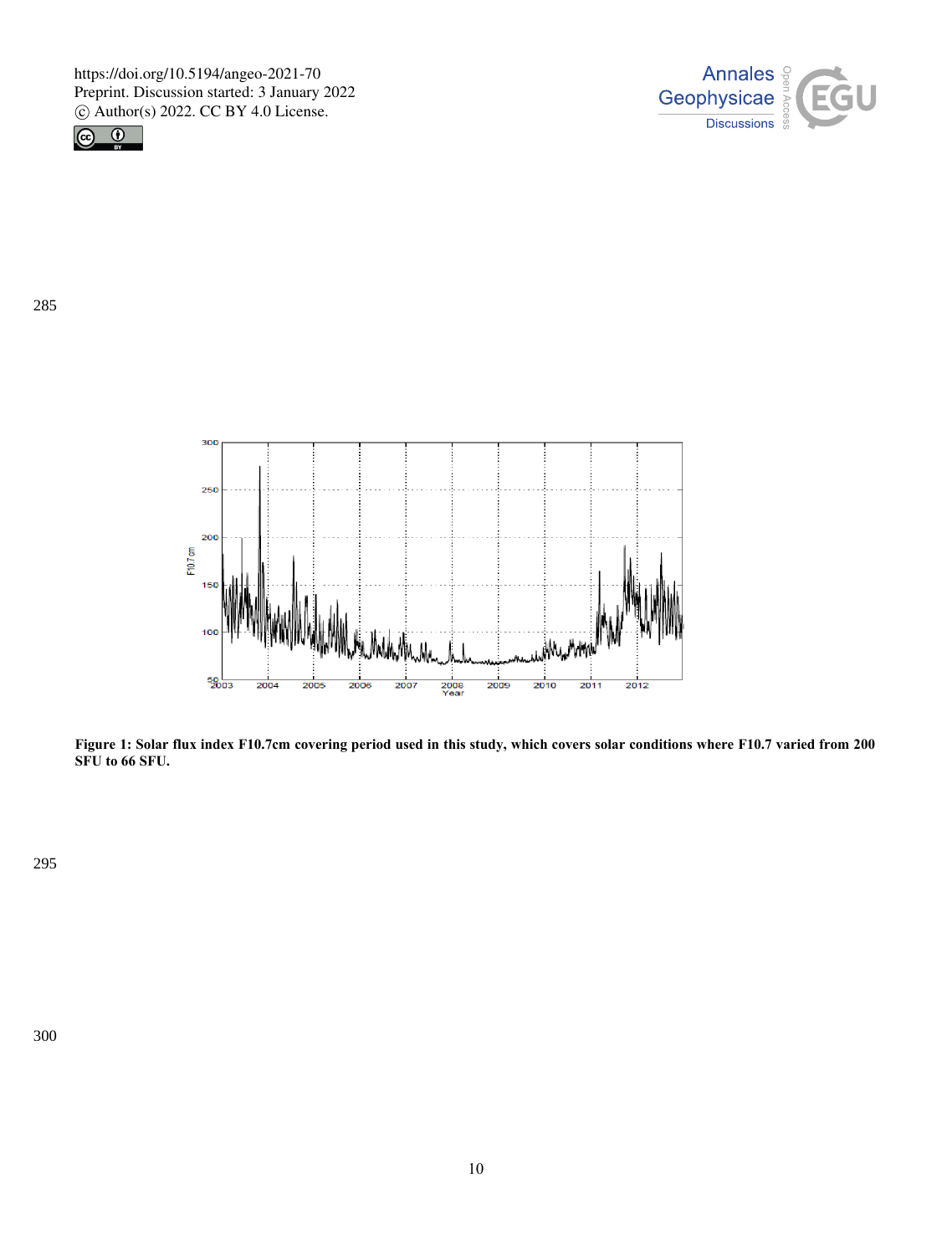







**Figure 2: VHF radar data is presented as altitude integration from 200 km to 1000 km height as function of signal to noise ratio (dBKm), the horizontal lines represent time threshold to help observation of echoes distribution.**  315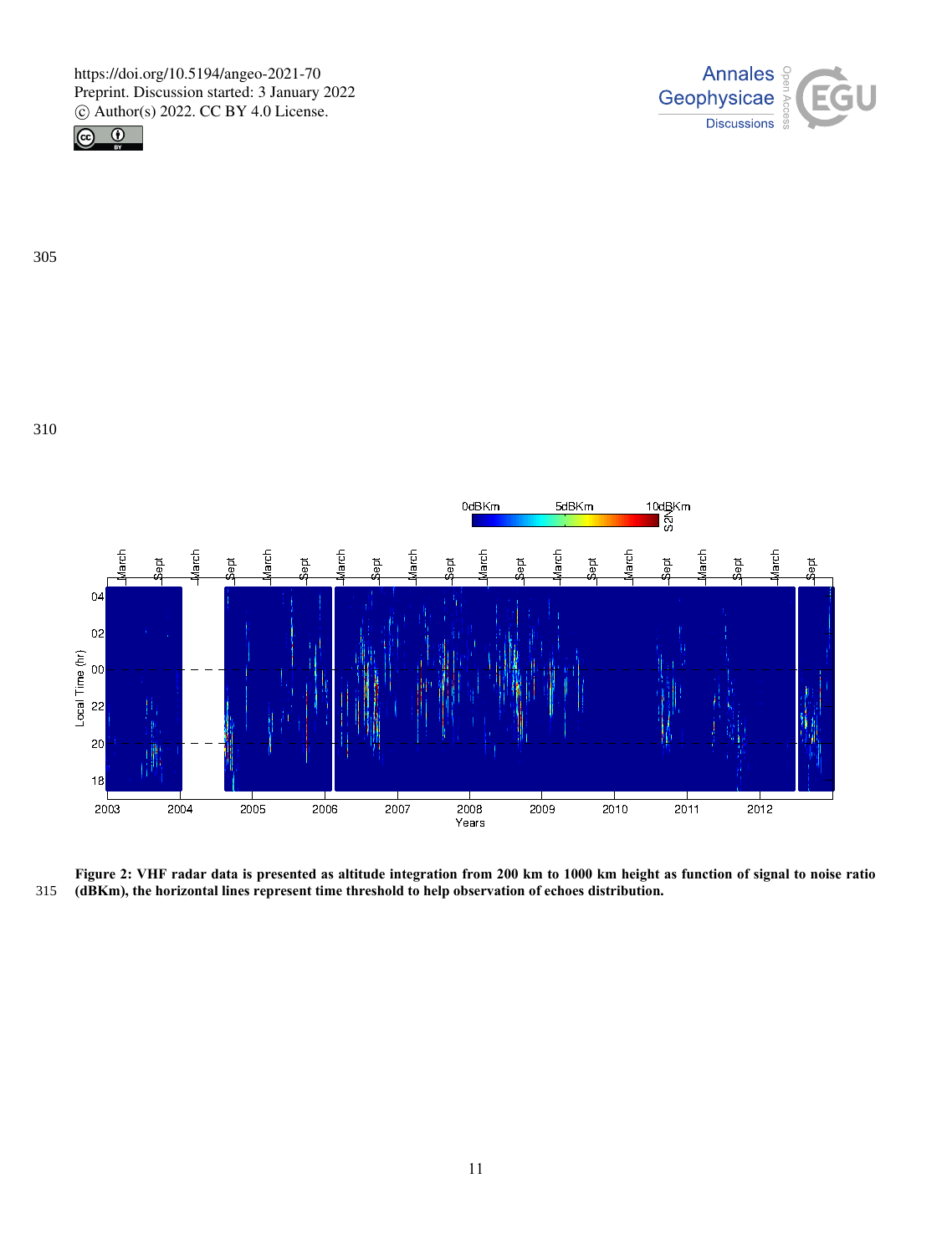



320



**Figure 3: Peak altitude (top panels) and time (bottom panels) variations along the years 2003, 2006, 2008 and 2012 years. Also divided by seasons.**